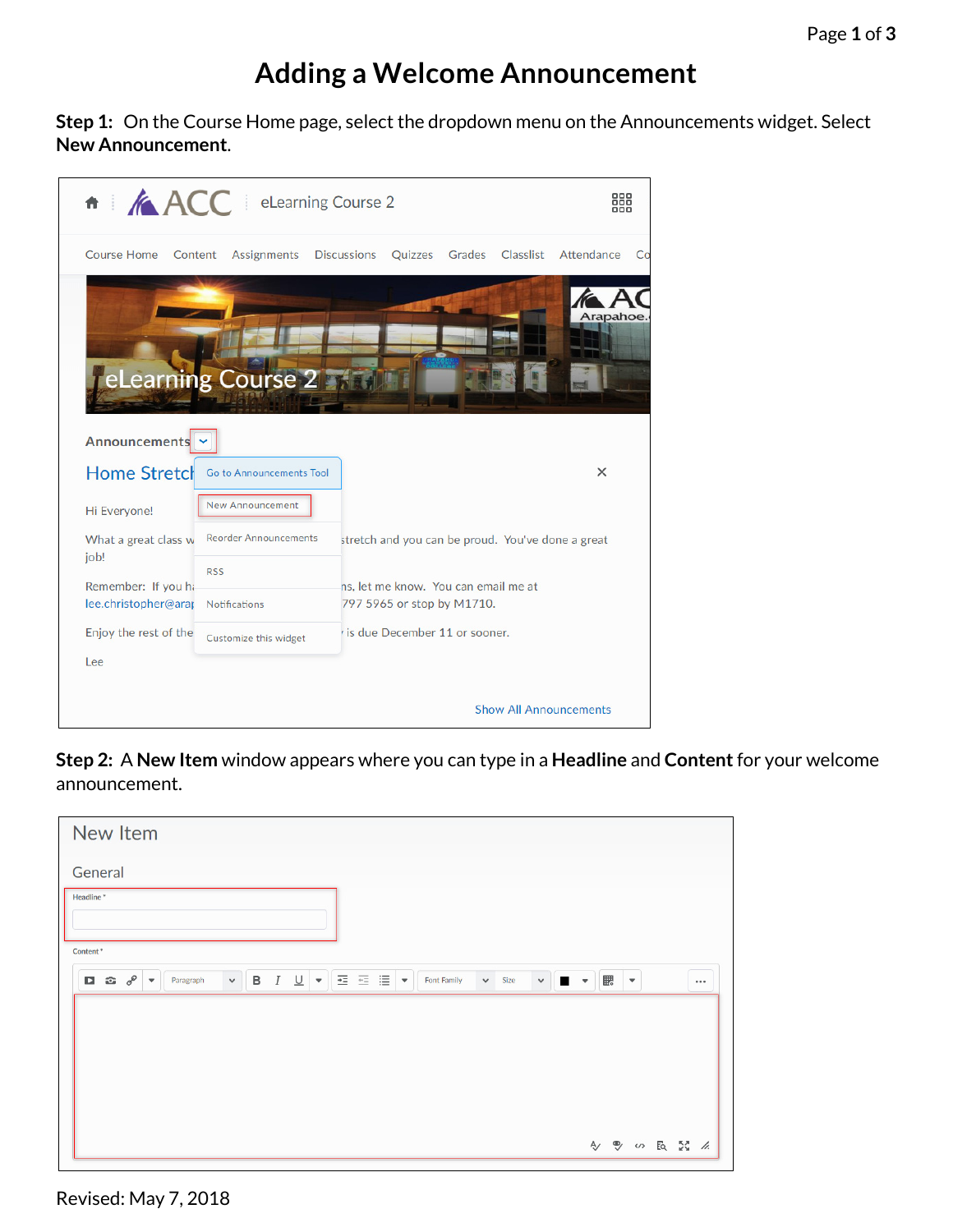**Step 3:** If you scroll down the page, you can set up **Availability** restrictions where you can add **Start** and **End Dates** for when you want the news item to appear and disappear.

**Note:** Best practice is to add end dates so that only current/relevant items appear on the homepage. Also, be aware that expiring news items does not remove them from the announcements tool list.

| Availability                                                                                                                |                               |            |  |  |  |  |  |
|-----------------------------------------------------------------------------------------------------------------------------|-------------------------------|------------|--|--|--|--|--|
| <b>Show Start Date</b>                                                                                                      |                               |            |  |  |  |  |  |
| Always show start date                                                                                                      |                               |            |  |  |  |  |  |
| If unchecked, the start date will be visible only in the Announcements tool to users with permission to edit announcements. |                               |            |  |  |  |  |  |
| <b>Start Date</b>                                                                                                           |                               |            |  |  |  |  |  |
| 5/7/2018                                                                                                                    | $9:14$ AM                     | <b>Now</b> |  |  |  |  |  |
|                                                                                                                             | <b>United States - Denver</b> |            |  |  |  |  |  |
|                                                                                                                             |                               |            |  |  |  |  |  |
| <b>End Date</b>                                                                                                             |                               |            |  |  |  |  |  |
| Remove announcement based on end date                                                                                       |                               |            |  |  |  |  |  |
| 5/8/2018                                                                                                                    | 12:00 AM                      | Now        |  |  |  |  |  |
|                                                                                                                             | <b>United States - Denver</b> |            |  |  |  |  |  |

**Step 4:** When you scroll down further, there will be more options for adding **Attachments** and **Release Conditions** to that announcement item if you need to. After you have completed setting up your announcement item, select **Publish** to save your work and publish it to the homepage. If you want to edit later, you can select the **Save as Draft** option.